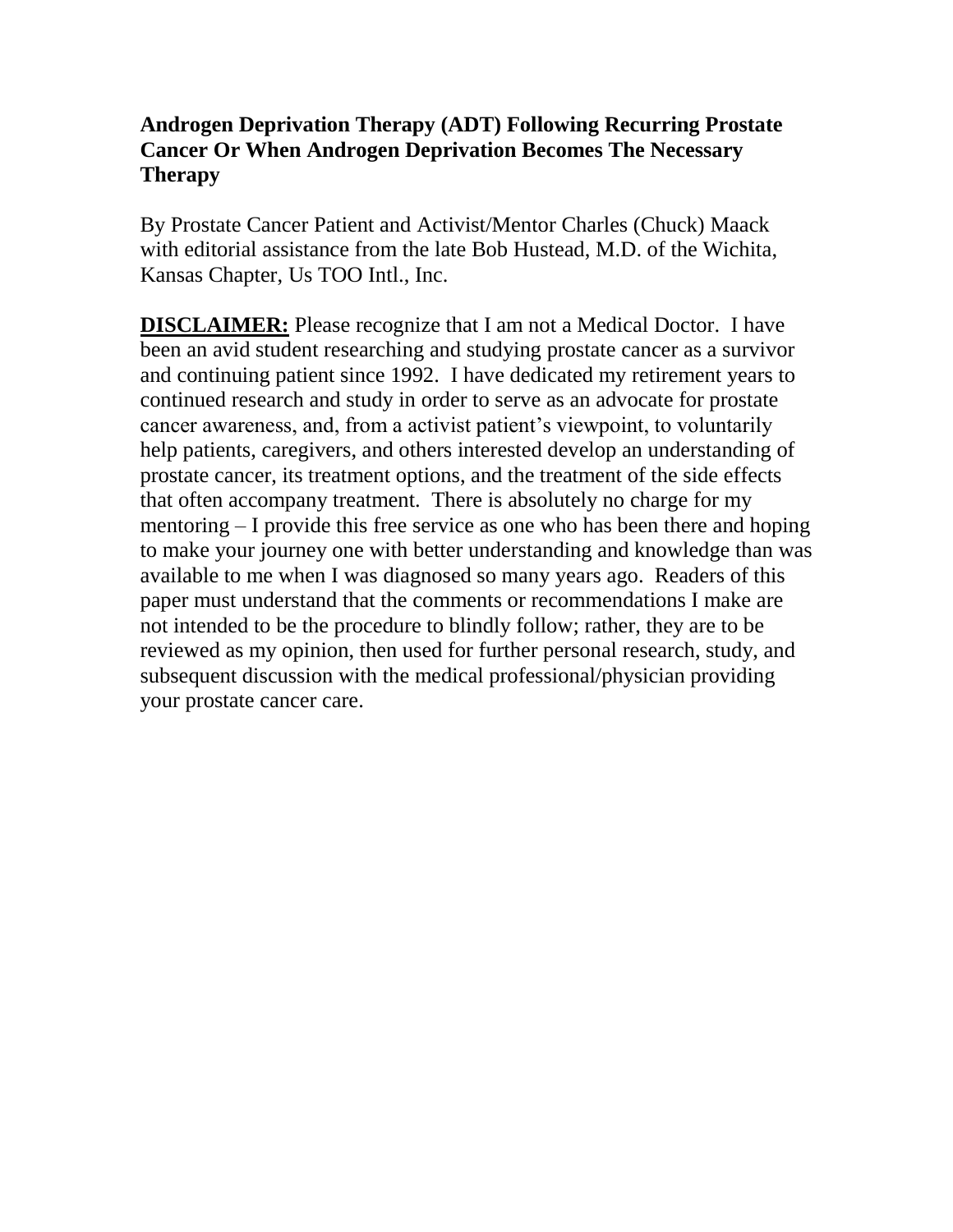#### **PLEASE TAKE SPECIAL NOTE:**

**Since there can be cardiac risk, and adverse effects on diabetics and those susceptible to stroke associated with the administration of ADT medications, it is important the prescribing physician first perform necessary testing to rule out this possibility. According to this report** <http://tinyurl.com/73rhbgv> **the addition of androgen deprivation therapy in men with clinically localized prostate cancer was not associated with increased cardiovascular mortality. However, cardiac risk is of more concern for those patients, who, when the administration of an LHRH agonist or antagonist is being considered, are already experiencing cardiovascular disease, diabetes, susceptible to stroke, or are 70 years of age or older. A more recent report in February 2014 titled "***Potential 50% reduction in cardiac events for prostate cancer patients when treated with degarelix"* **suggests that for patients with known cardiovascular disease/CVD, rather than prescribing an LHRH "agonist" such as Lupron, Zoladex, Trelstar, Eligard, or Vantas, instead prescribe the LHRH "antagonist" Firmagon/degarelix. Should you be such a patient, certainly bring this to the attention of your treating physician hopefully before beginning androgen deprivation therapy. See:** 

### <http://www.lefeurope.com/en/news/21936>

**A more recent paper<http://tinyurl.com/l88lqfn> warns against ADT medications for those men who had congestive heart failure or a previous myocardial infarcton prior to the consideration of prescribing ADT medications. Certainly, if you are one of these patients, it is extremely important to make your prostate cancer treating physician aware!**

I was diagnosed in 1992 with Gleason Score 3+4=7. Following failure three years after radical prostatectomy and external beam radiation, I have been an androgen deprivation therapy patient and have maintained continuous research and study of this disease, focusing on appropriate androgen deprivation therapy researching and studying prostate cancer as a survivor and continuing patient since 1992.

 This "observation" is an attempt by this layman prostate cancer patient to provide a reasonable explanation of the controversies in Androgen Deprivation Therapy (ADT) for the treatment of recurrent prostate cancer. I am one of those patients. Herein are my personal conclusions; some readers may consider them as more confusing rhetoric.

 Since there can be cardiac risk, and adverse effects on diabetics and those susceptible to stroke associated with the administration of ADT medications,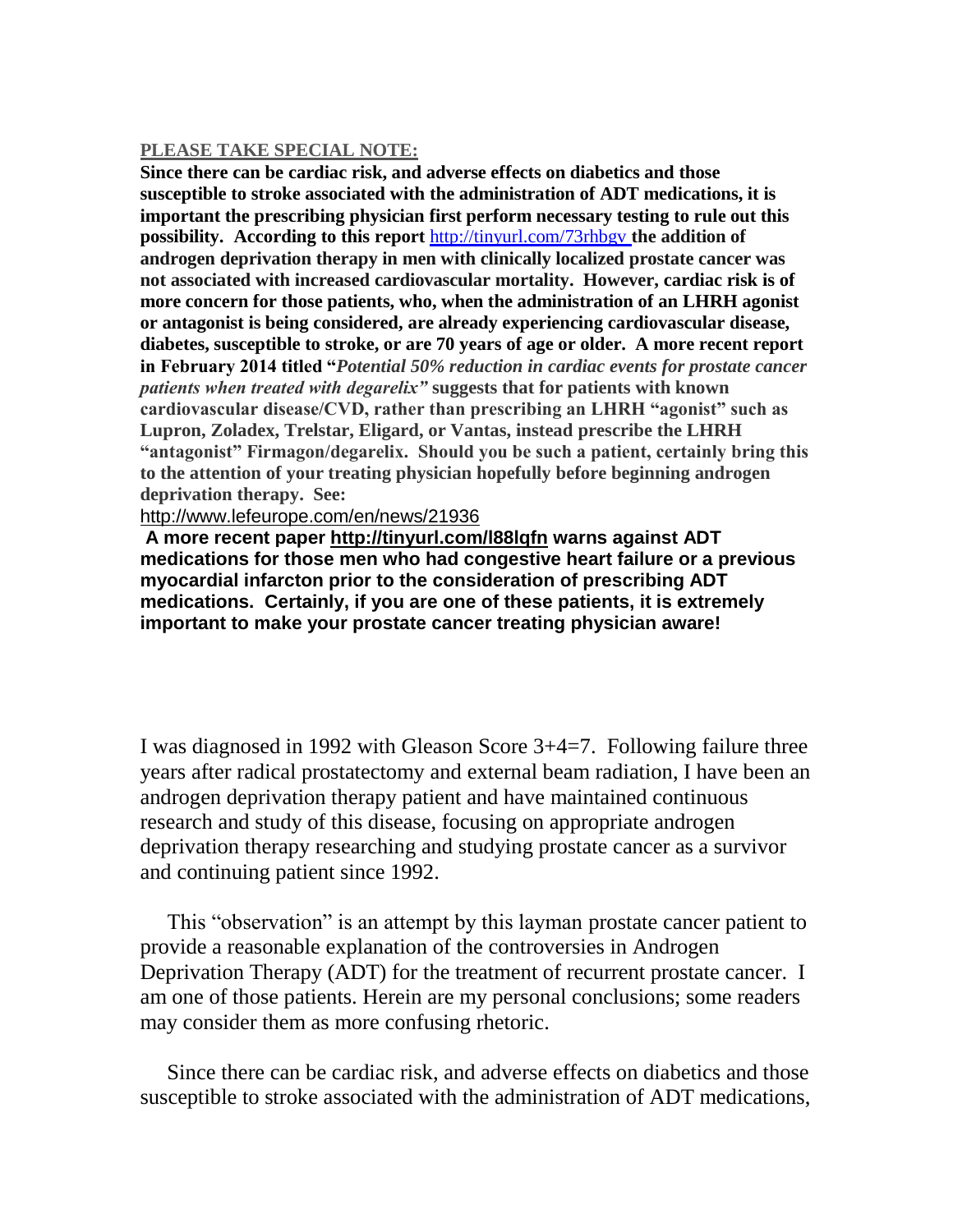it is important the prescribing physician first perform necessary testing to rule out this possibility.

### PROLACTIN LEVEL

Check fasting prolactin level since prolactin SENSITIZES the AR (androgen receptor) and also inhibits Dopamine thus favoring angiogenesis.

From:<http://www.drmyattswellnessclub.com/prostatecancer.htm>

"Prolactin hormone is an additional growth factor to the prostate gland, and rising prolactin levels correlate with progression in advanced prostate cancer cases. Prolactin receptors are found on prostate cancer cells, and it is postulated that these receptors may facilitate the entry of testosterone into the cell. Even with hormone ablation therapy, detectable androgen remains in the blood from adrenal sources. Blocking prolactin secretion may therefore be another method for slowing progression of the disease. It is recommended that prolactin levels be kept below 3 in all patients with hormone-responsive cancers."

Medical Oncologist Stephen Strum remarks: "If the fasting prolactin is 5.0 or higher, start Dostinex (cabergoline) at 0.25 mg every Monday, Wednesday, and Friday. A month later recheck the prolactin level."

 It is obvious that many physicians administer ADT in different manners. The question by too many patients has become "what do I do?" Those who have researched ADT have found that there are several differing reasons as to why this physician or that physician has his or her "preference" and why they use different drugs in ADT treatment. Such patients may be left floundering and confused.

 Testosterone (T) is the male hormone or androgen that comprises most of the androgens in a man's body. Testosterone, by itself, plays a small part in driving prostate cancer (PC) growth. **5Alpha Reductase (5AR) enzymes on prostate cells convert T to as much as ten times a more potent metabolite, dihydrotestosterone (DHT), that profoundly stimulates cancer cell growth**. 5AR consists of two enzymes, type 1 and type 2, that are present on prostate cancer (PC) cells. Both are involved in the conversion of T to DHT. T has more difficulty accessing androgen receptors (AR) on prostate cancer cells, and it is when T comes upon the 5AR enzymes and is converted to dihydrotestosterone (DHT) that has a better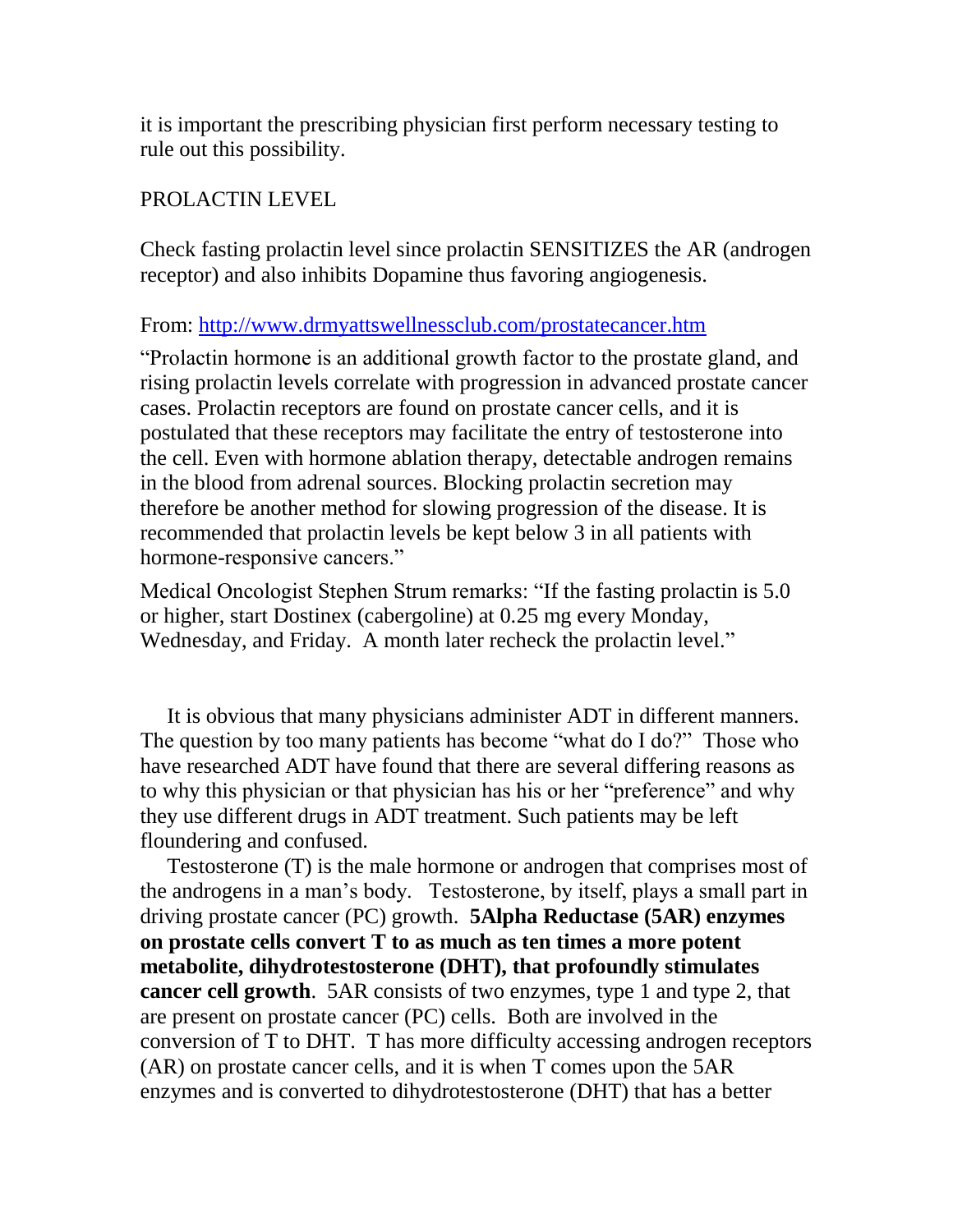propensity to access the AR, that there is a much more profound stimulation of PC cell growth. Antiandrogens are administered to block the AR from T access and the consequent conversion to DHT, yet it is difficult to entirely block all AR. LHRH agonists down-regulate the pituitary hormone LH, and consequently LH no longer stimulates Leydig cell testosterone synthesis secretion. However, they do not diminish T production from the adrenal glands. Thus, to provide yet another safeguard to prevent PC cell growth, a 5AR inhibitor (dutasteride/Avodart or finasteride/Proscar) is administered to inhibit the conversion of T to DHT. With finasteride/Proscar only known to inhibit 5AR type 2, while dutasteride/Avodart is known to inhibit both types 1 and 2, many physicians, as well as advocates with experience with ADT3, opt for dutasteride/Avodart as the third medication in triple hormonal blockade. And with other trials/studies having determined that dutasteride fills a role in PC cell apoptosis as well as inhibiting cell proliferation, dutasteride/Avodart has gained more acceptance. There have been studies that have determined that 5AR type 1 is even increased and type 2 somewhat decreased during development of prostate cancer. And both type 1 and type 2 expression is increased in recurrent and metastatic cancers, supporting the concern that both enzymes are involved in the development and progression of prostate cancer and require inhibition.

 Orchiectomy (surgical castration) removes the testicles that produce the majority of testosterone in men. T can also be reduced by chemical castration with administration of an LHRH agonist or antagonist as part of Androgen Deprivation Therapy (ADT). Both methods reduce the production of testosterone in an attempt to starve or kill prostate cancer growth; neither method has the ability to stop the production of DHT nor to reduce the amount of androgens produced by the adrenal glands; in fact, both routes may stimulate production of adrenal androgen precursors that are metabolized to testosterone that then accesses prostate cancer cells to be converted to DHT. **Both of these routes are called ADT, which was historically correct, but they should be called Testosterone Reducing Therapy (TRT).**

 As noted earlier, Chemical castration is done by LHRH agonists or antagonist down-regulating the pituitary hormone LH, and consequently LH no longer stimulating Leydig cell testosterone synthesis secretion. LHRH agonists include (leuprolide acetate (Lupron), goserelin acetate (Zoladex), triptorelin acetate (Trelstar), leuprolide acetate in atrigel (Eligard) and a longer lasting agonist histrelin acetate implant (Vantas). A recent addition is Firmagon/degarelix, a gonadotropin-releasing hormone receptor antagonist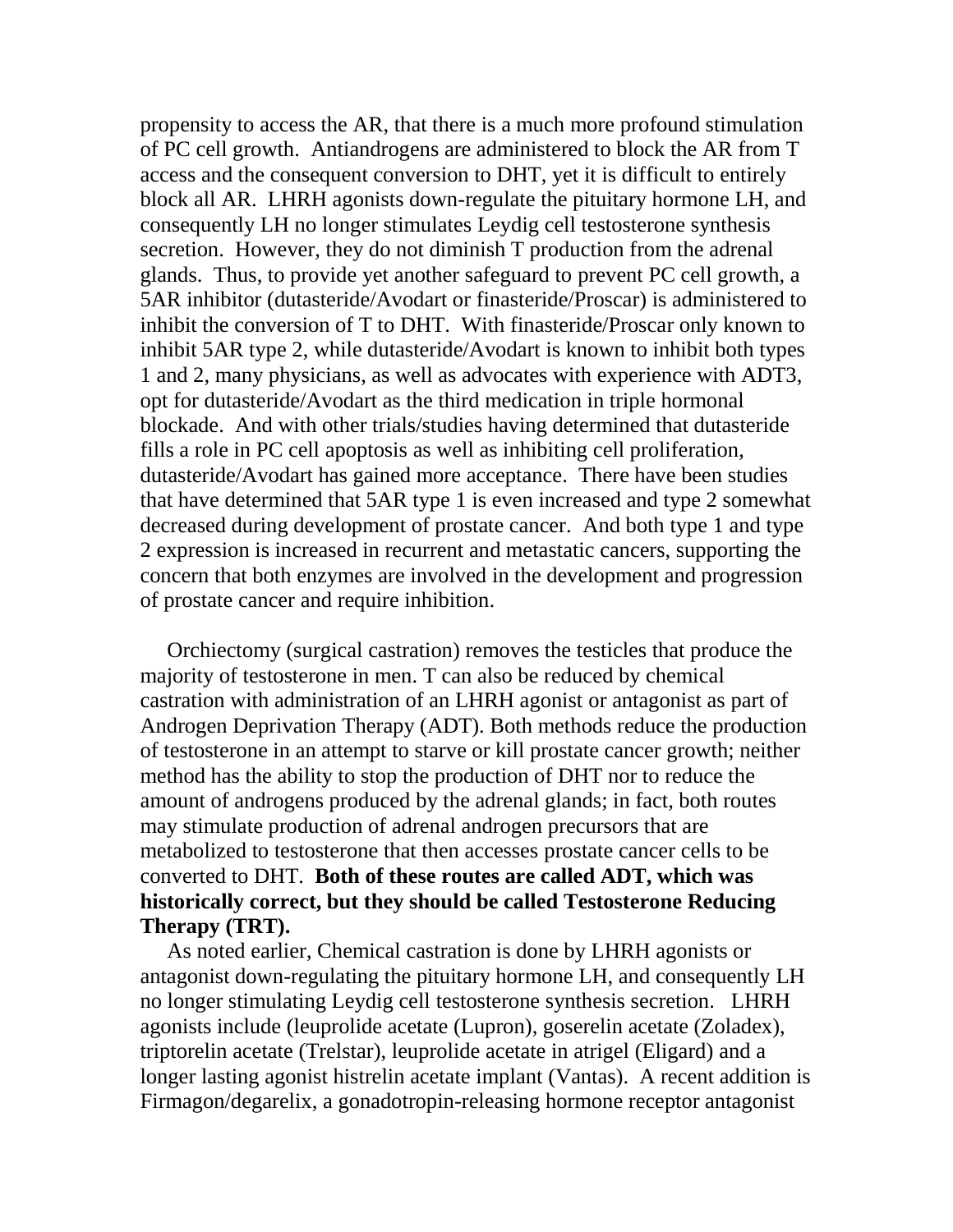that binds reversibly to the pituitary gonadotropin-releasing hormone receptors, reducing the release of testosterone. The end product is a diminution of Leydig cell T. T production can also be slowed by agents that are LHRH antagonists called Abarelix and Centrilex. The loss or lowering of T effects most cells in the body, especially brain, bone, and muscle.

 Prostate cell growth is stimulated by T or DHT attaching to androgen receptors in prostate cells. These receptors are also activated by many other androgenic substances. Androgen receptors in the prostate cell (and unfortunately elsewhere in the body) are hopefully blocked from activation by androgen receptor blockers, or anti-androgens, such as bicalutamide (Casodex), flutamide (Eulexin), nilutamide (Nilandron), or cyproterone acetate (Androcur). Androcur also blocks LH. All these substances seem to act primarily on prostate cells.

 As noted earlier, the conversion of testosterone to DHT can be inhibited by 5-AR inhibitor finasteride (Proscar) or even more completely by dutasteride (Avodart). When this conversion is inhibited, T levels in the body usually rise to try to make up for the difference. Thus the rest of the body is not deprived of the effect of T. **Of particular additional importance** - it was reported at the February 2007 annual meeting of ASCO (the American Society of Clinical Oncology - the organization for physicians who treat cancer) that dutasteride (Avodart) had been found to upregulate the gene IGFBP3 and down regulate genes TMPRSS2 and TFF3, thus causing PC cell apoptosis and inhibiting cell proliferation. In my opinion, this is documented evidence that dutasteride (Avodart) should be prescribed in all androgen deprivation therapy.

 Some of the above drugs seem to kill old prostate cells or to cause what is called Apoptosis. Apoptosis seems to occur best with a combination of drugs. To just slow down PC growth is buying time, but causing Apoptosis can kill cancer. When cancer is slowed down, it seeks another source of feeding materials by mutating or forming new clones. Some of the new clones are Androgen Independent Prostate Cancer (AIPC) and some are just more aggressive prostate cancer.

 The accepted treatment of metastatic PC (invasive and growing by itself away from the prostate) has been to block continued PC development by starting with surgical or chemical castration with either orchiectomy or an LHRH agonist or antagonist (ADT) and reserving Casodex or other antiandrogens (ADT2) and Avodart or Proscar (inhibitors of 5AR) (ADT3) for future use should PSA and/or testosterone levels rise to indicate continued growth of PC, despite the ADT. This fails to make sense to me based on much recent evidence. Experts are becoming more knowledgeable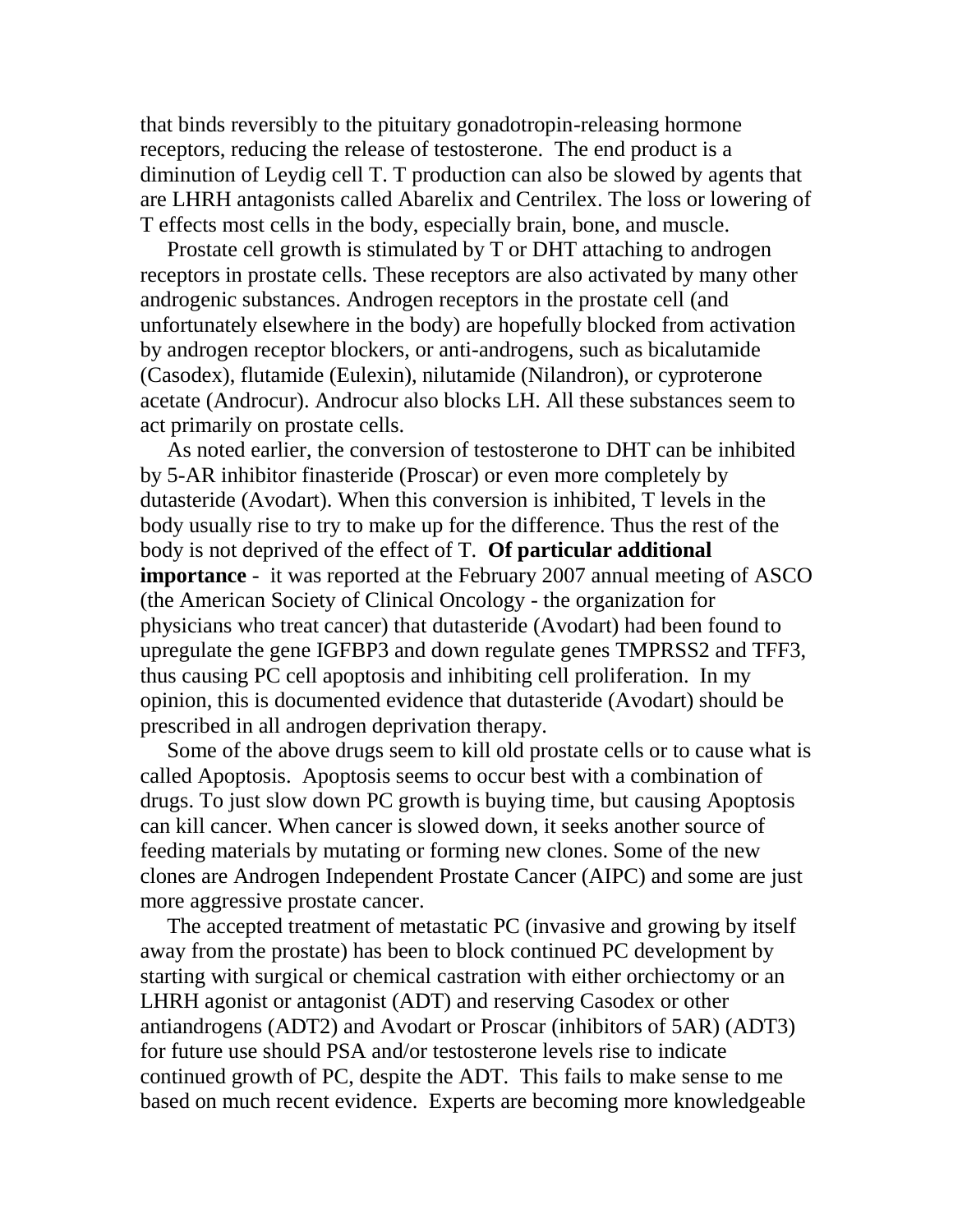about the need to stop or kill cancer as quickly as we can and before it has had time to multiply and form more invasive clones. Thus, I believe that when it is obvious that ANY prostate cancer is present, it appears logical and rational that ADT3 – a full blockade against the growth of prostate cancer cells – should be initiated. My reasoning is why wait for *a change* to occur, which would mean you held back a therapy that may have served to kill cancer cells in their earlier stages and could have prevented that change or made them stay dormant for many years? This reasoning has been shown to be extremely important in Breast Cancer.

 Modern thinking physicians who have followed many persons on LHRH agonists (Lupron and Zoladex) have determined how detrimental it is for patients to be on continuous Androgen/Testosterone Deprivation; they have determined that Intermittent ADT (IADT) (stopping use of the LHRH agonist/antagonist and antiandrogen) can be as beneficial as continuous therapy as long as the individual has been able to obtain and maintain for 1 year a PSA level that is "undetectable" or <0.05 ng/ml and a "castrate" testosterone level <32ng/dl (but preferably <20ng/dl) before considering IADT. During any IADT interval, "maintenance" with Avodart or Proscar should be considered to continue inhibition of 5AR activity. This allows T to slowly recover but still inhibits the conversion of T to DHT so as to interfere least with the good effects of T on the rest of the body and probably to delay the onset of Androgen Insensitive PC clones.

The National Comprehensive Cancer Network (NCCN) statement indicates there is currently no clinical data to support the addition of antiandrogen blockade and 5-AR blockade additions to ADT. This is because clinical trials were not presented to the Federal Drug Administration (FDA); largely because the drugs were already in use and their patents about to expire. Clinical trials require huge financial support of the pharmaceutical firms to get the studies into the pipeline. Now that newer drugs like Androcur and Avodart are available, and their patents have many years of protection, studies are underway. But it will still be years before this information gets to NCCN or guys like us; in the meantime the older drugs will be ignored. Interesting in the NCCN guidelines is they acknowledge that with ADT failure, androgen receptors are still active, and state ADT must still be continued. It is difficult to comprehend how they can recognize that androgen receptors are "active" while at the same time ignoring that both LH/testicular testosterone and adrenal gland androgen precursors can access those receptors, come in contact with 5AR, and convert to the more powerful DHT stimulant to PC cell growth.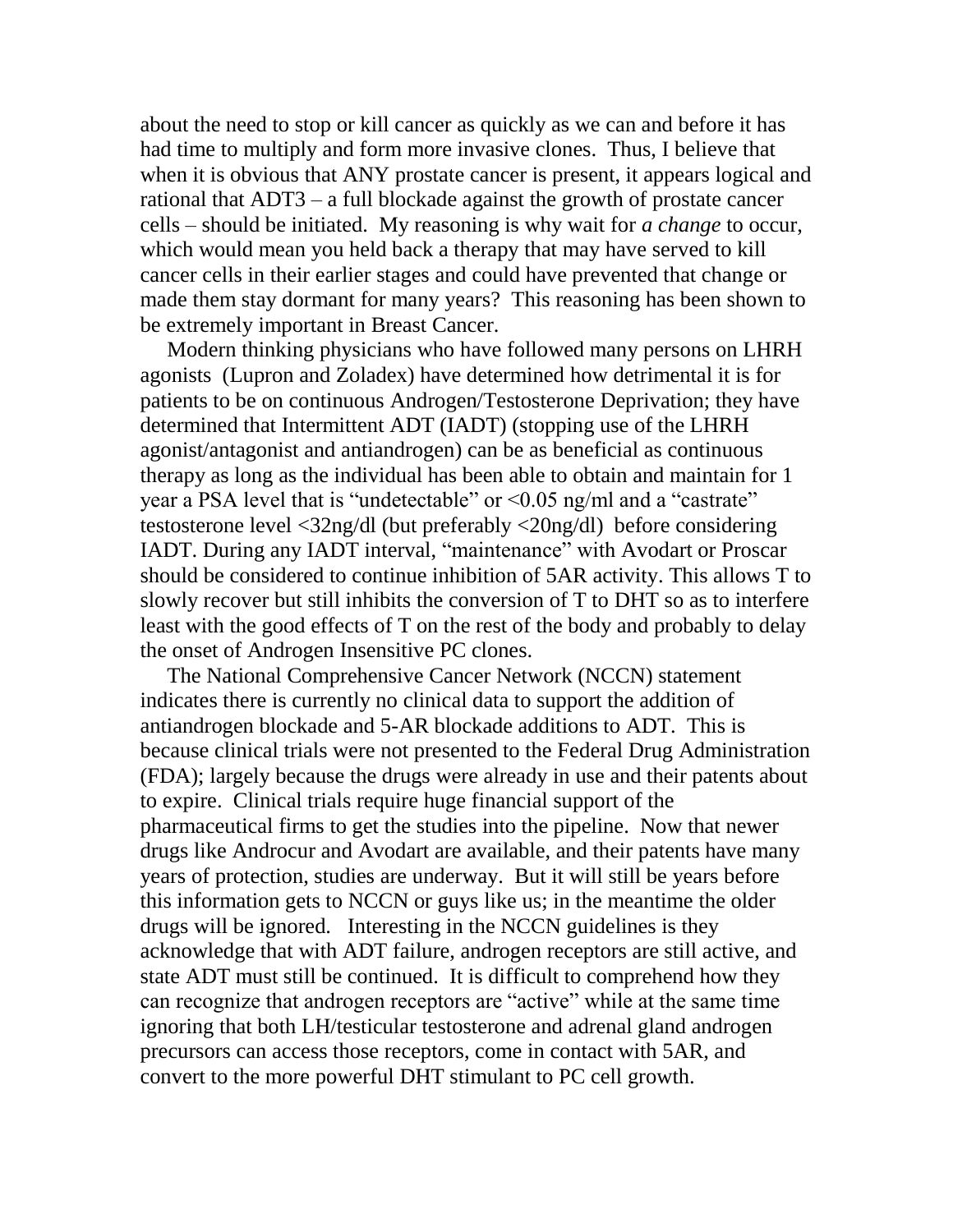However, data in peer reviewed literature has been validated and there is a nucleus of physicians specializing in prostate cancer treatment (those at the annual National Prostate Cancer Conferences like Strum, Scholz, Myers, Lam, Tucker, Leibowitz, et al) who have applied this combination therapy with the older drugs and published results. They have established its effectiveness in blocking the androgen receptors and inhibiting the conversion of T to DHT, and in so doing, increasing the effectiveness of ADT. The important report to ASCO noted previously regarding dutasteride (Avodart) playing a role in PC cell apoptosis and inhibiting PC cell proliferation should no longer be ignored.

 Obviously, by this writing, I support the importance of what is called three level ADT (ADT3). It should be noted that the NCCN recognizes that patient preference is to be included as a part of the treatment decision. Every patient should study and understand their treatment options in order to be able to validate their treatment preference. Here is the specific "Summary" statement in the National Comprehensive Cancer Network Prostate Cancer Guidelines:

 "SUMMARY The intention of these NCCN Prostate Cancer Guidelines is to provide a framework on which to base treatment decisions. Prostate cancer is a complex disease, with many controversial aspects of management and with a dearth of sound data to support treatment recommendations. Several variables (including life expectancy, disease characteristics, predicted outcomes, **AND PATIENT PREFERENCES** (my highlighting)) must be considered by the patient and physician in tailoring prostate cancer therapy to the individual patient."

In another area of the NCCN Guidelines regarding "Treatment" for advanced prostate cancer are these words:

"Before deciding on treatment, **YOU** and your doctor must consider:

- The risk (likelihood) of a cancer recurrence, which is predicted by [stage,](http://www.nccn.com/WorkArea/linkit.aspx?LinkIdentifier=id&ItemID=32) [Gleason score,](http://www.nccn.com/WorkArea/linkit.aspx?LinkIdentifier=id&ItemID=2467) and [PSA](http://www.nccn.com/WorkArea/linkit.aspx?LinkIdentifier=id&ItemID=2679) level. Advanced prostate cancer typically has a high risk of coming back;
- Your general health, including other diseases you may have that may make certain treatments risky or unnecessary;
- Potential side effects of treatment;

# **YOUR PERSONAL PREFERENCES**."

(again, my highlighting)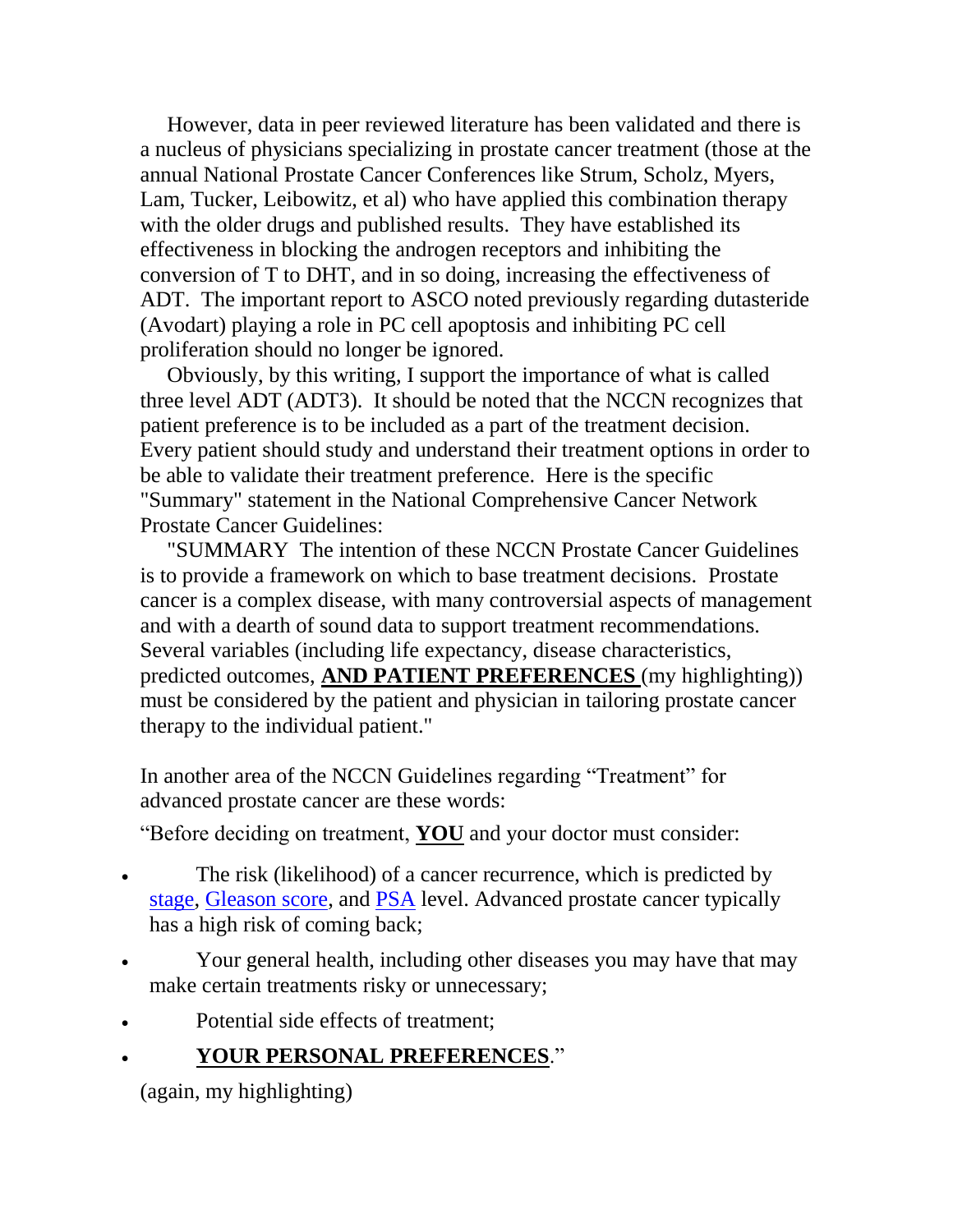Please note, again, "YOUR PERSONAL PREFERENCES."

 The use of 5AR (Alpha Reductase) inhibitors such as dutasteride/Avodart or finasteride/Proscar is NOT UNETHICAL. Despite many physicians commenting that their use "has not been proven" (because they have not taken the time to do their own research), if the patient chooses to have the medication prescribed as part of his androgen/hormonal deprivation therapy (ADT), it should be honored by the physician. The NCCN guidelines even question the necessity of antiandrogens if the LHRH agonist effectively brings down the testosterone and PSA levels, despite the knowledge that antiandrogens block prostate cancer (PC) cell androgen receptors, thus hopefully blocking all such receptors from testosterone accessing the prostate cancer cell. They apparently choose to ignore that the adrenal glands can still produce testosterone and thus access prostate cancer cells, or they hold off these important medications "until they become necessary;" a somewhat ridiculous reason when one considers that if they become important and appropriate when "they become necessary," then they certainly should be important and appropriate early on. And since any testosterone accessing the prostate cancer cell (that can occur even while taking antiandrogens since it is unlikely that every single androgen receptor is blocked) can then be converted to the much more powerful stimulant to prostate cancer cell growth, dihydrotestosterone (DHT), a 5AR inhibitor becomes a necessary safeguard to inhibit that conversion.

 And, despite the remark by many physicians that androgen deprivation therapy is not a "curative" therapy, ADT can cause PC cell apoptosis as well as inhibit PC cell proliferation. There are no therapies that can definitely be claimed to be "curative." My personal opinion is that the word "cure" should not be part of the vocabulary of cancer. We hope for "cure," but once diagnosed with any cancer, we must ever more be vigilant.

 I recognize that the choice of therapy can be driven by the cost of that therapy. All ADT drugs are expensive. Medicare, as do most insurers, pays for drugs requiring injection in the physician's office like LHRH agonists that must be injected in a medical setting. Medicare only pays for drugs taken orally like Casodex, Eulexin, Avodart, Proscar, Androcur, etcetera to the limits of its Plan D. Those moved to pursue this therapy should be prepared to pay for the added medications or to find out if their physicians or the drug companies are able to obtain these drugs in clinical trials, samples, or a price reduction for those with financial need. Many medications are available to military veterans at a Veteran's Administration medical facility.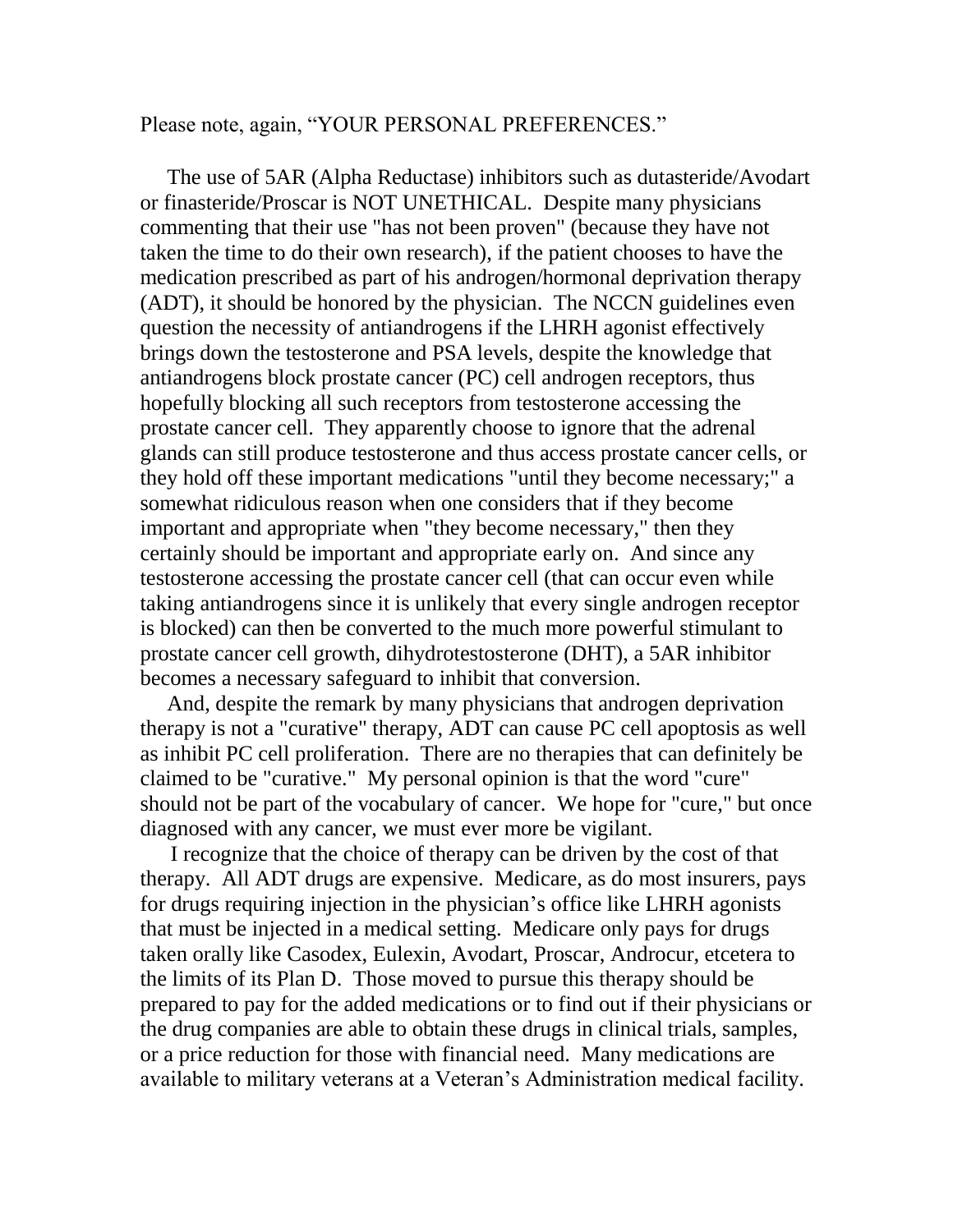When physicians are ready to insist and support their reasoning to insurers the necessity of providing coverage for these drugs that are available to save lives, and when pharmaceutical companies can afford to make them available at reasonable cost, we may begin to see patients extending their lives in immeasurable years rather than in numbered months.

 The foregoing described my research, study, and personal experience since 1996 as a patient required to be prescribed androgen deprivation therapy. However, I would be remiss if I did not make mention of an alternative androgen deprivation therapy - the use of transdermal estradiol (TDE) patches, creams, or gels. Estradiol products are less expensive than conventional LHRH agonists and anti-androgens. My understanding is that estradiol treatment with patches, creams, or gels does not cause osteoporosis and is less risky than oral estrogen that has been known to cause blood clots. Renowned specialist in the treatment of recurring or advanced prostate cancer, Medical Oncologist Charles E. "Snuffy" Myers, remarks: "Remember, with estradiol treatment, you are no longer sex hormone deficient. You will have estradiol levels of a woman in her 20s. There will be no hot flashes, no bone loss, no cognitive decline. While you may give up some muscle mass, estradiol does a better job than testosterone in supporting endurance. In men, there is no evidence that transdermal estradiol enhances cardiovascular risk."

 Many physicians will not prescribe transdermal estradiol therapy because of their awareness of oral estrogen side effects or their lack of knowledge regarding this "transdermal" option. Of importance if seeking this form of androgen deprivation is doing your own personal research and study, then finding a physician with understanding and experience in its administration as to proper dosage and close monitoring, since at the beginning there is a period of titrating the doses/number of patches to achieve the appropriate testosterone level and requires frequent testing until the appropriate dosage is achieved.

Please note that when prescribed an anti-androgen it is recommended that prior to the first administration the patient consider daily radiation to the breast area at 300 to 400 cGy for four days to prevent otherwise likely gynecomastia (breast enlargement). Or, alternatively, the medications recommended in this next remark by Medical Oncologist Stephen Strum: "Actually, the cause of the gynecomastia is due to estrogen production that is caused by high levels of testosterone resulting from single agent therapy with Casodex or any anti-androgen monotherapy or even SAB (sequential androgen blockade) using anti-androgen plus 5 alpha reductase inhibitor.